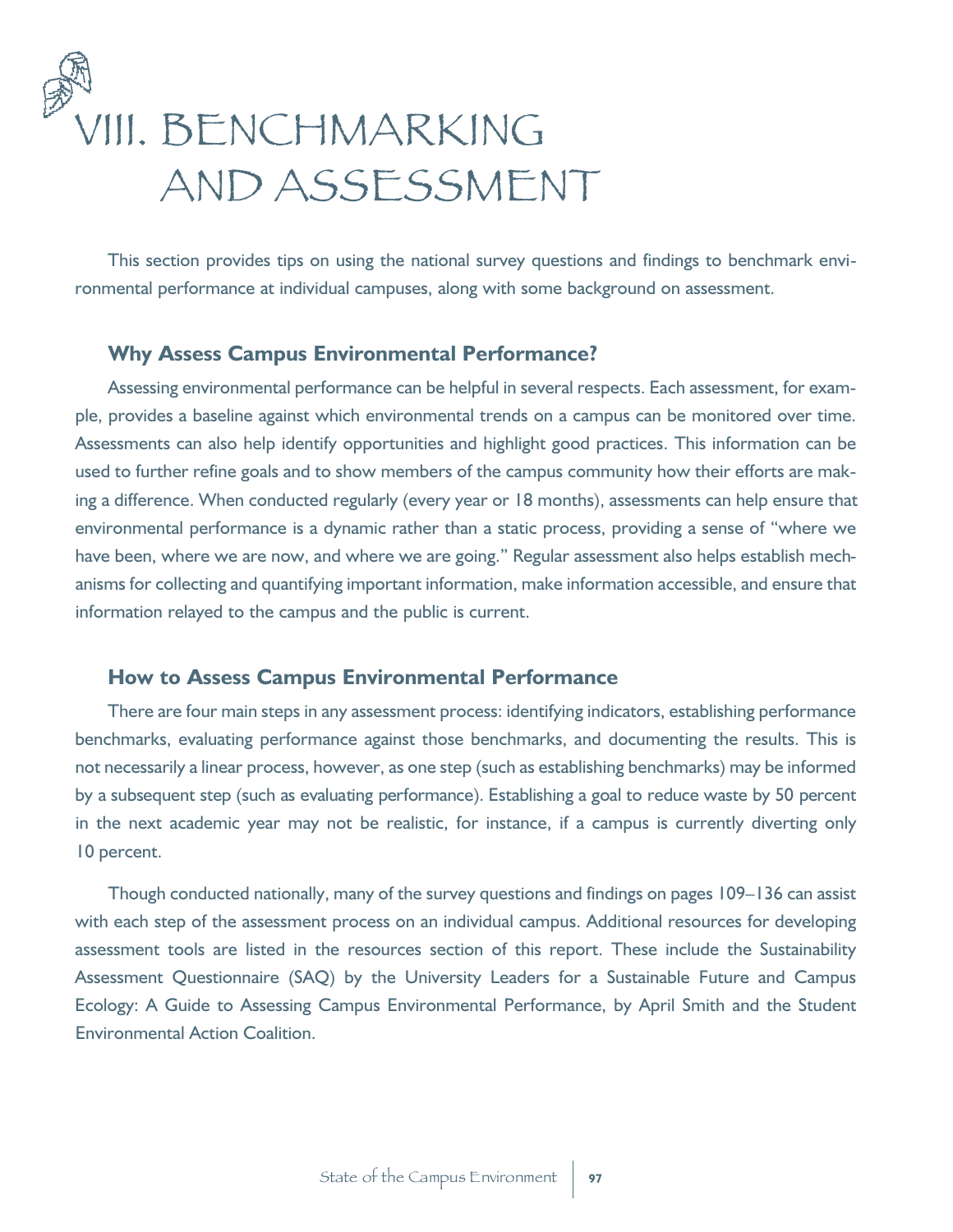### **Identifying Indicators**

The first step of any assessment process is to identify the indicators, i.e. to determine what is important and what should be evaluated. Many of the questions in each of the three modules of this survey can assist campuses in developing indicators for assessing performance. The survey provides at least a starting place from which students, faculty, and staff can identify their own issues and customize questions to their own physical context, culture, and issues of greatest environmental concern. For those who choose to participate in the next national benchmark survey, using some or all of the indicators used in this survey will make reporting on environmental progress easier in the next round.

The three over-arching indicators chosen for this survey are: management systems, curricula, and operations. In developing indicators, campuses might start by asking: What are we teaching? How well are environmental issues integrated across disciplines? What systems are in place at the highest levels to support environmental performance, ensure environmental quality intersects all aspects of campus life, and sustain initiatives over time? What are we doing to enhance our environmental performance in each of our operations and through our research?

Each of these, in turn, is broken down into yet more detailed indicators of performance.

## **Management Systems (Presidents' Module)**

We asked presidents about the systems in place to support environmental programs at the highest levels. These included such indicators as:

- **图 Campus mission statement**
- 图 Goal setting and review
- **图 Written policies**
- 图 Training and orientation
- **图 Accountability mechanisms**
- 图 Staffing
- **图** Incorporation into planning

In a longer survey, we might also have asked about reporting on goals and progress, assessing performance, and rewards and recognition. In crafting your own assessment tool, your team will undoubtedly be able to think of other indicators of environmental performance that pertain to management systems at the highest levels. A suggested goal for this component of assessment is to identify those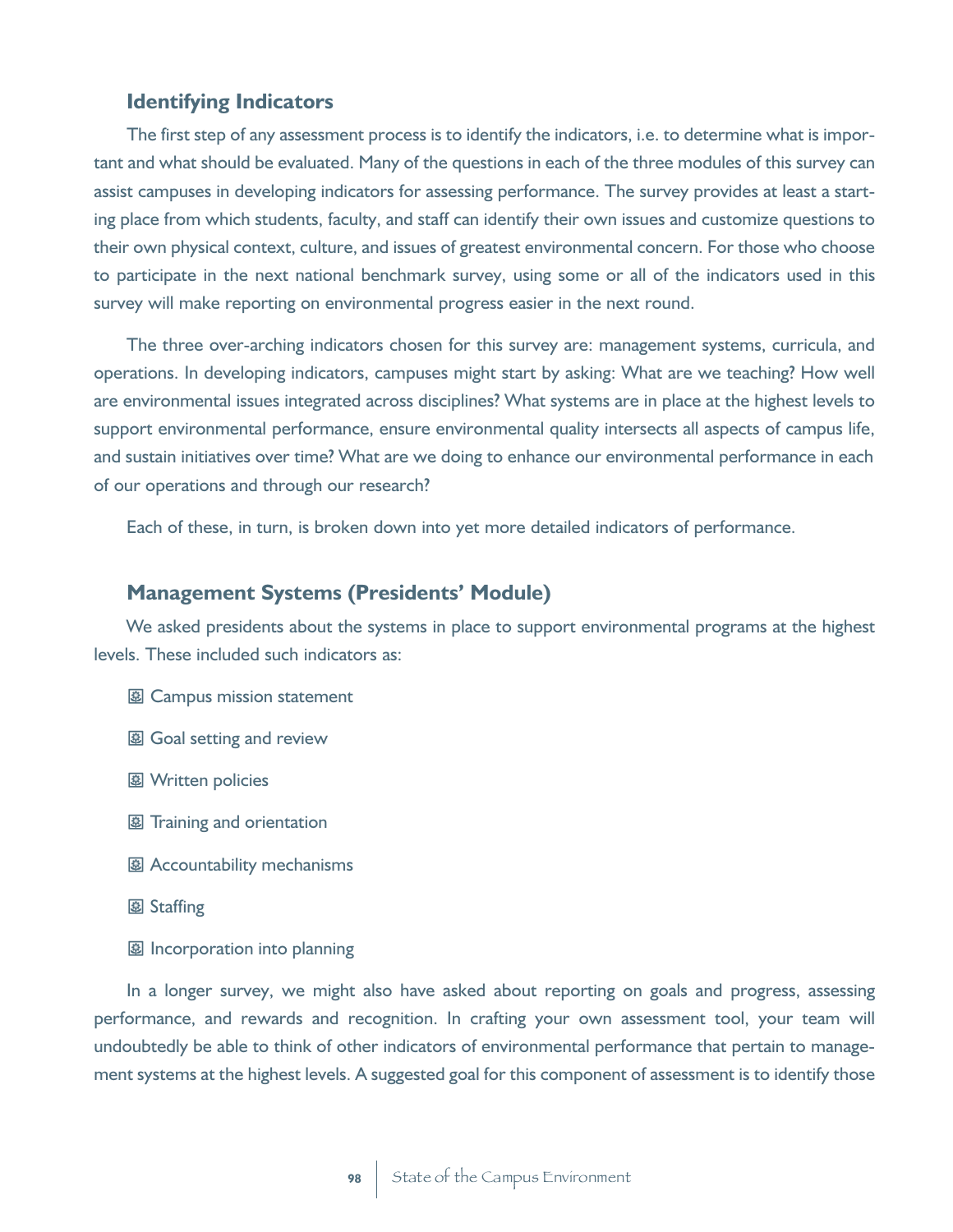elements on a campus that need to be in place in order for environmental performance to be sustained and improved over time in all academic and administrative departments.

## **Curricula (Provosts' Module)**

We asked academic provosts about environmental courses and teaching at their campuses, covering such indicators as:

图 Existence of majors and minors

- 图 Required environmental courses
- 图 Courses offered within each discipline
- 图 Professional development for faculty
- 图 Evaluation of teaching and learning
- 图 Experiential learning opportunities for students

In a survey of this scale, we were limited in our ability to assess the extent to which core courses across all disciplines integrate environmental modules and case studies; the specific kinds of professional development opportunities offered to faculty; or the outcomes of environmental curricula in terms of students' learning. Assessing environmental teaching methods and learning outcomes across all higher education disciplines is an area in which much more work is needed. These are all issues that individual campuses may wish to explore in more detail.

## **Operations (Chiefs of Facilities or Plant Operations Module)**

We asked chiefs of administration or plant operations at each campus about environmental management in a number of areas:

- 图 Waste reduction and recycling
- 图 Purchasing recycled and other green products
- 图 Energy conservation, renewables, and efficiency
- 图 Landscaping
- 图 Transportation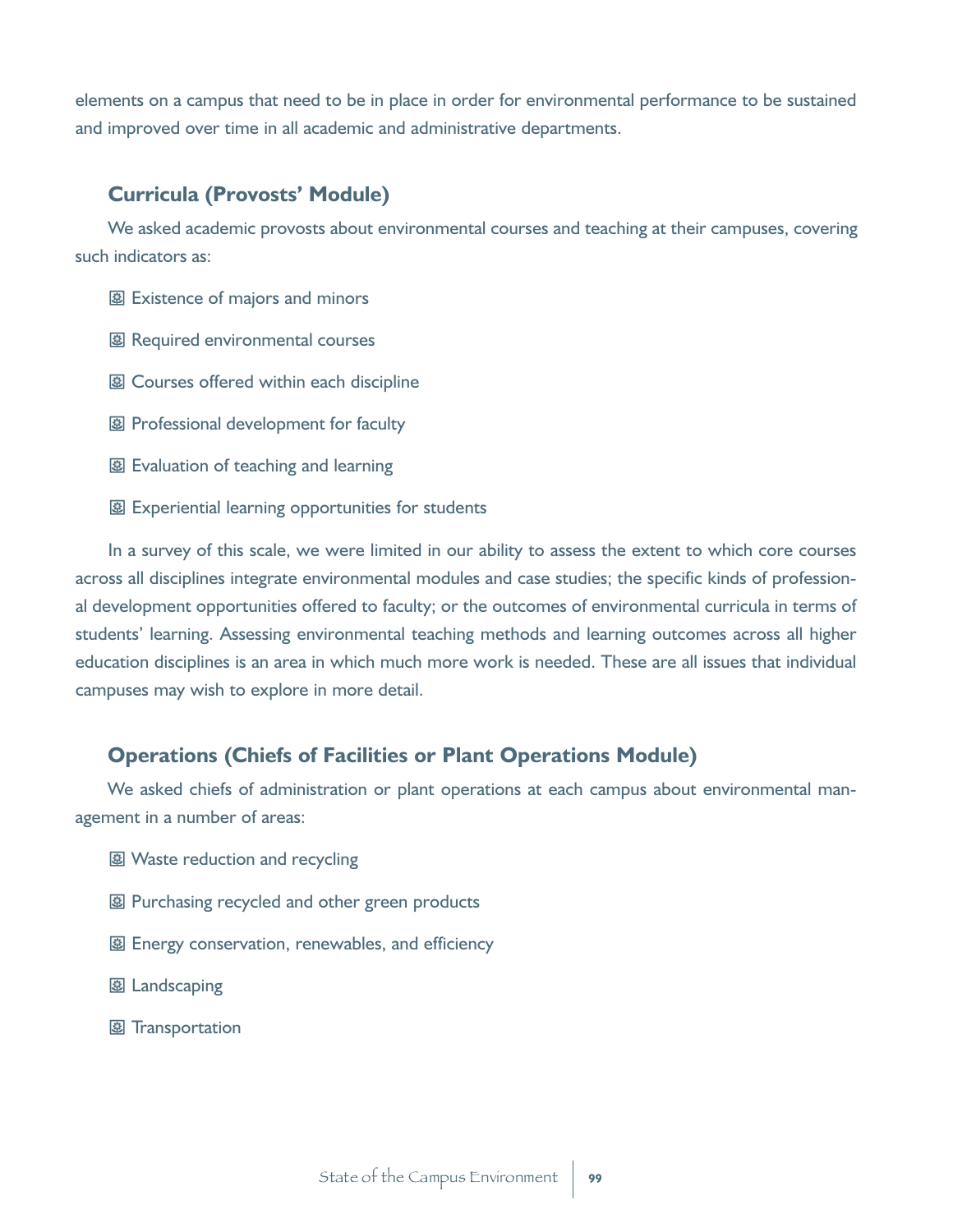Each of the questions asked within each section can be used as a starting place from which to develop indicators for assessing operations at an individual campus. We gauged, for example, how much energy and water is being used on each campus and which programs are in place to foster efficiency, conservation, and the use of renewable energy. We also assessed the range of materials being recycled, diversion rates, and methods of reducing waste. The degree to which campuses have implemented programs such as integrated pest management, landscaping for wildlife, planting native plants, and restoring habitats was also evaluated.

A longer survey might have probed more deeply into water conservation (i.e., efforts to reduce storm-water run-off and impermeable surface) or into dining services, laboratory practices, and print operations. We might also have covered research, community-relations, or planning and land use in more detail. Publications in the resources section will help identify and prioritize amongst the many indicators, besides those used here, campuses can use for evaluating operations.

#### **Developing Performance Goals**

Once performance indicators have been identified, the next step in assessing campus environmental performance is to develop performance goals. Without goals, assessments may indicate trends in resource consumption, but they do little to indicate whether or not programs have been successful. Goals should reflect three factors: (1) What is performance now and what would be a realistic improvement within a particular timeframe (e.g., annually and every three to five years)? (2) How are my peers doing in this area? And (3) what do global trends indicate an appropriate goal might be?

Concerning question number one, staff and faculty should have a good sense of realistic performance goals for their departments. As for question number three, regarding globally appropriate responses, campuses have a wealth of resources for answering this question, and it may be an appropriate question to submit to university debate. A number of publications listed in the resource section, such as the various reports produced by the Intergovernmental Panel on Climate Change (IPCC), and the annual *State of the World Report* by the WorldWatch Institute can also be consulted in this process.

# **Benchmarking Performance Against Peers**

While the findings on pages 109–136 may not be particularly helpful for answering questions one or three, they can be useful for benchmarking performance against one's peers. These findings can facilitate comparison in a number of ways. First, they detail the percentage of campuses engaged in recycling and numerous other activities. The relative percentages indicate which programs are more common than others. This can be useful for determining which areas to emphasize. Campuses might wish to put programs in place that are common practice at other schools or to prioritize areas in which they can stand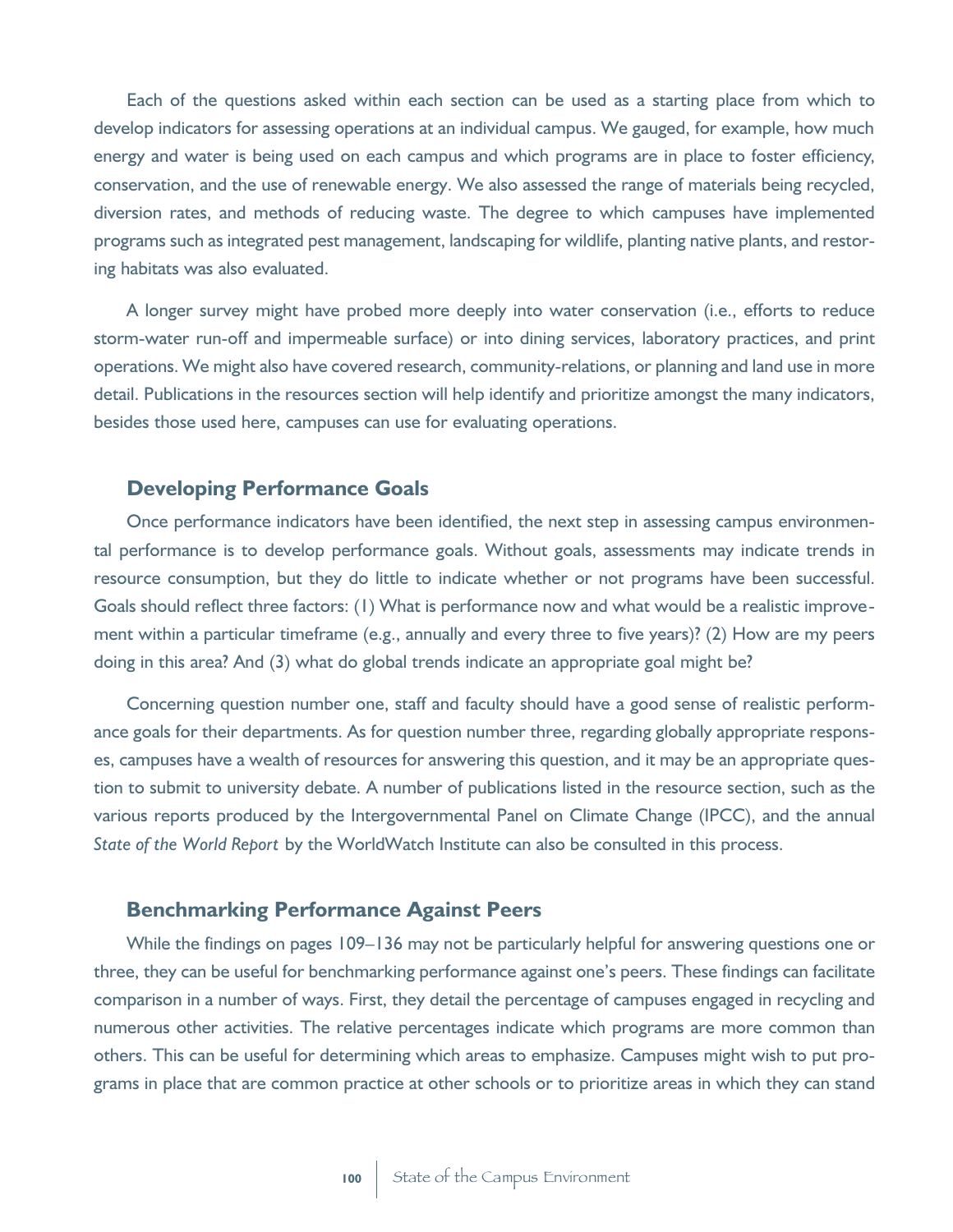out amidst their peers. The criteria we used in identifying exemplary programs (pages 105–108) may be helpful to you in this process.

Second, we have identified campuses that stand out in particular areas that might be consulted for more information. The resources section also lists publications online and in print that include case studies on certain programs at various campuses that might also be consulted, including *Green Investment, Green Return*, which details how thirteen campuses have saved almost \$17 million through various conservation projects.

Third, several of the findings go beyond the percentage of schools involved in a particular activity to look at average recycling and consumption rates. To facilitate comparison, we included comparable units (e.g., per capita or per gross square foot) where possible for some information, and when it was statistically relevant, broke information down by type of campus, such as 2-year, 4-year, state or private school, and region of the country.

#### **Sample Benchmarks**

Many of the most important environmental practices are virtually commonplace on campuses, enjoying activity levels of more than 30 percent and, in many cases, well over 50 percent. To establish benchmarks, you might look through the percentages listed in the survey to see where your campus stands relative to peers or you might consult the criteria we used (pages 105-108) for identifying exemplary programs at the campuses featured throughout this report. The latter may assist you in establishing your own criteria for benchmarking and even scoring performance across a range of areas on your campus should you wish to do so. For those campuses interested in expanding the boundaries of environmental excellence, it may be of particular interest to note the areas in which roughly 30 percent or fewer campuses have programs in place. This applies to campuses that:

- 图 Have a written declaration of environmental responsibility
- 图 Set and review goals for purchasing organic food
- 图 Set and review goals for making environmentally responsible investments
- 图 Have written policies for conserving water, reducing pollution, protecting natural habitats, purchasing environmentally sound goods, purchasing organic goods, or making environmentally responsible investments
- 图 Hold campus units accountable for environmental performance, through incentives and/or penalties
- 图 Consider environmental impact when master planning decisions are made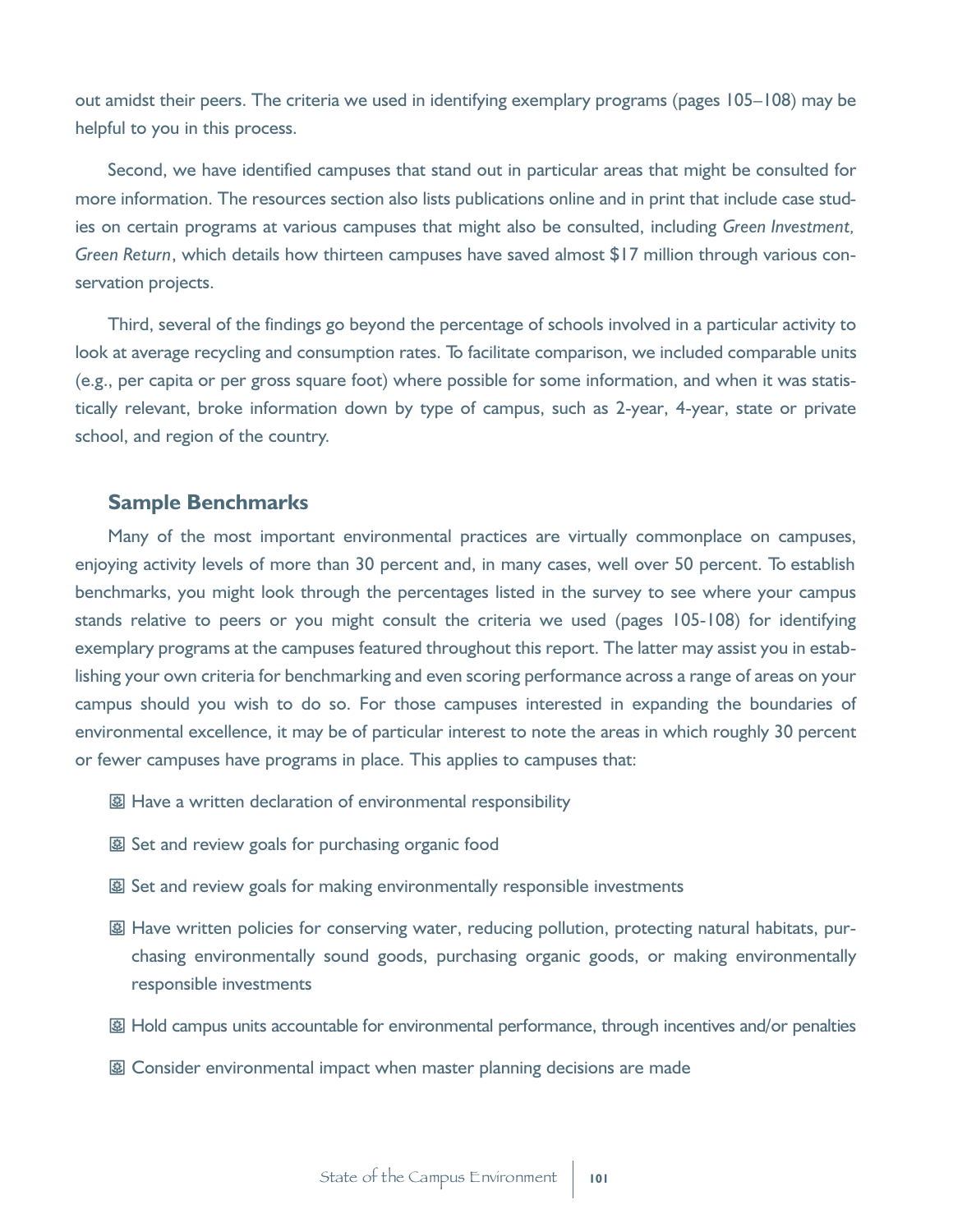- 图 Have an environmental task force
- 图 Have a green purchasing coordinator or full-time administrator who manages environmental issues beyond regulatory compliance
- 图 Orient students, faculty, or staff to environmental programs and procedures
- 图 Offer environmental courses within the anthropology, business, economics, communications, engineering, education, history, law, literature, or philosophy department
- **图 Have a campus-wide requirement that students take courses on environmental issues**
- 图 Have a recruiting program to attract students interested in studying environmental issues
- 图 Formally evaluate or recognize how faculty have integrated environmental topics into their courses
- **图 Have plans to further reduce the types and amounts of waste generated**
- 图 Have a chlorine-free requirements for office paper
- 图 Specify that office paper purchased must contain a minimum of 25% post-consumer waste
- 图 Recycle or compost 30 percent or more of municipal solid waste generated on campus (12 percent of campuses recycle 50 percent or more; 17 percent recycle 40 percent or more; and 28 percent recycle 30 percent or more; whereas 24 percent of schools report they recycle 10 percent or less and 4 percent admit they recycle none of their waste)

#### **Evaluating Performance Against Goals and Documenting the Results**

Once goals have been determined, based on one or more of the factors described above (current performance levels, comparison with peers, and appropriate responses to global trends), the third step in assessment is to measure performance against those goals. The fourth step is to document and share these results. The more people in and beyond the campus community informed of the outcomes of these assessments, especially about goals and progress in meeting them, the more people will be invested in helping to achieve these goals.

## **Tailoring Assessment for Your Campus**

Even campuses comparable in size and type may be different in fundamental ways. The availability and price of resources; markets for recyclable materials; infrastructure; regulations; and cultural factors may all vary considerably from institution to institution. Benchmarking performance against one's peers, while a helpful exercise, may have more limited applicability for some issues than others. Thus, each of